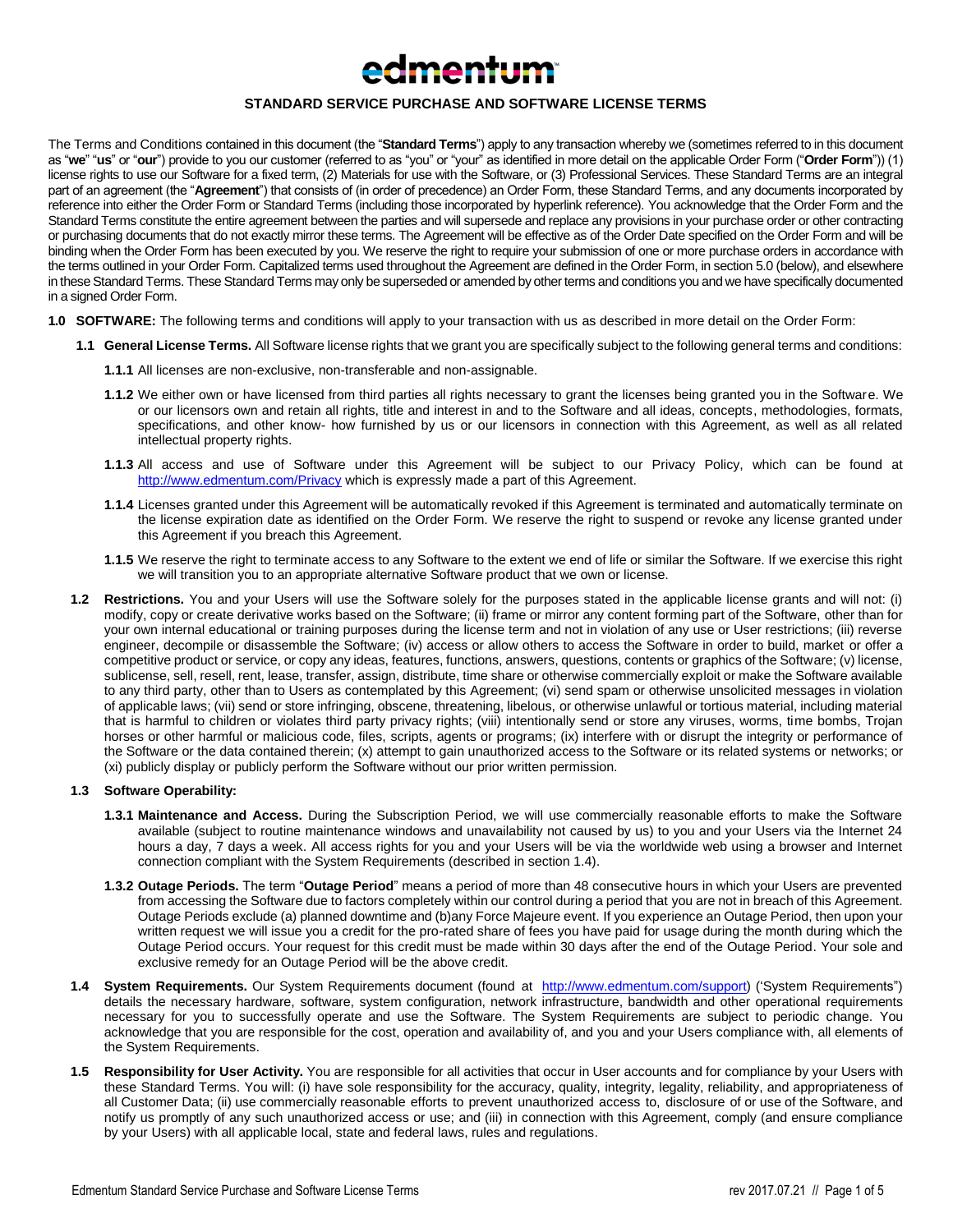# **1.6 Intellectual Property**

- **1.6.1 Reservation of Rights.** The Software we are providing is licensed to you, not sold. Subject to the limited rights expressly granted to you and your Users herein, we reserve all rights, title and interest in and to the Software and any Materials we provide, including all related intellectual property rights (except for those owned by our third-party vendors and licensors, which are reserved to them). No other rights are granted to you or your Users.
- **1.6.2 Rights to Customer Data.** As between you and us, you own all rights, title and interest in and to all Customer Data. You hereby grant us a non-exclusive, royalty free license to perpetually use, modify, distribute and work with the Customer Data to the extent that we do so in compliance with applicable law and our Online Learning Programs Privacy Policy.
- **1.6.3 Suggestions.** We will have a royalty-free, worldwide, transferable, sub-licensable, irrevocable, perpetual license to use or incorporate into the Software any suggestions, enhancement requests, recommendations or other feedback provided by you or your Users relating to the Software.

# **1.6.4 Custom Learning Paths**

- **a. Rights to Custom Learning Paths**. Certain Software allows you to customize the instructional content of the Software to suit your instructional needs. "**Your Learning Paths**" refers to the custom learning paths you create using this feature of the Software. We make no warranties or commitments related to your ability to access or use Your Learning Paths during the term of your licenses or at the expiration or termination of your licenses.
- **b. Our Use of Your Learning Paths**. We may use or modify Your Learning Paths and may provide them to our other customers.
- **c. Customer Created, Modified or Stored Content**. Certain Software enables you to create, customize or store content, documentation or otherwise. If you do, you accept, agree and acknowledge that (i) we can use and disseminate such items, (ii) at the expiration or termination of your licenses, we will not be returning these items to you and you have no rights in such items and (iii) you are responsible for ensuring that all laws, regulations and judicial precedence is followed in such creation, customization, disclosure or storage, including but not limited to intellectual property laws and you will indemnify us and our affiliates, successors and assigns in the event you fail to do so.
- **1.7 Limited Warranty for Software.** Subject to the terms of Section 4.6, we warrant that the Software will perform in substantial accordance with the applicable Documentation during the Subscription Period. This warranty is contingent on your use of the Software in accordance with this Agreement and the applicable Documentation. If we breach this express warranty, and you promptly inform us of such in writing, we will at our option and expense: (a) modify the affected Software to generally conform with the applicable Documentation, or (b) provide a replacement for the affected Software which generally conforms with that Documentation, or (c) refund you the portion of your license price related to the applicable Software that is attributable to the remaining Subscription Period. This will be our sole obligation, and your sole remedy, with respect to any breach of this warranty. EXCEPT FOR THE EXPRESS WARRANTY PROVIDED IN THIS SECTION, THE SOFTWARE IS PROVIDED ON AN "AS IS" AND "AS AVAILABLE" BASIS, WITHOUT ANY ADDITIONAL WARRANTIES OF ANY KIND. WE DO NOT WARRANT THAT THE SOFTWARE WILL PERFORM UNINTERRUPTED OR BE ERROR-FREE OR THAT THE SOFTWARE WILL MEET YOUR PARTICULAR REQUIREMENTS.
- **2.0 THIRD PARTY SOFTWARE AND SERVICES.** The following terms and conditions will apply to all Third-Party Software and Third Party Services.
	- **2.1 Subject to Third Party's Warranties and Terms.** Third Party Software and Third Party Services are distributed by us as a licensor, distributor or reseller. These products and services are provided subject to the separate license and sale terms, conditions and restrictions required by the third party. WE DO NOT PROVIDE, AND WE EXPRESSLY DISCLAIM ALL WARRANTIES, EXPRESS OR IMPLIED, INCLUDING BUT NOT LIMITED TO IMPLIED WARRANTIES OF MERCHANTABILITY OR FITNESS FOR PARTICULAR PURPOSE, ON ANY THIRD-PARTY SOFTWARE AND SERVICES WE SUPPLY OR MAKE AVAILABLE TO YOU. IN ADDITION, WE DO NOT GUARANTEE THE AVAILABILITY OF SUCH THIRD-PARTY SOFTWARE OR SERVICES AND SUCH SOFTWARE OR SERVICES MAY BE MODIFIED OR REMOVED AT ANY TIME.
	- **2.2 Warranty Claims.** We will use reasonable commercial endeavors to facilitate warranty claims you may make against the third party supplying such products or services. **This is our sole obligation relative to these products or services.**
- **3.0 PROFESSIONAL SERVICES.** Professional Services listed on the Order Form will be provided subject to the following terms and conditions:
	- **3.1 Mutual Cooperation.** You and we mutually agree to cooperate with each other in a professional and courteous manner in the performance of our respective duties in the delivery of Professional Services.
	- **3.2 Scheduling Changes Caused by You.** You agree to notify us at least 5 business days in advance of your intention to reschedule previously confirmed on-site Professional Services sessions. If you do not provide such notice, and we are unable to re-assign the resources scheduled to provide your Professional Services, we reserve the right to charge you a cancellation fee of up to \$750 for each day cancelled without such notice.
	- **3.3 Scheduling Changes Caused by Us.** If we are required to reschedule (except for reasons caused in whole or in part by you or that are outside our reasonable control) a previously confirmed on-site Professional Services delivery session, we will use all reasonable efforts to provide you at least 5 business days' notice. If we do not provide such notice, and you incur reasonable direct, non-refundable expenses which you have made good faith efforts to avoid, we will upon your written request (which must include documentation of these expenses) provide you a credit for such expenses. In no case, however, will the amount of credit exceed \$750.

# **3.4 Acceptance of Services and Warranty.**

**3.4.1 Warranty and Acceptance.** We warrant that the Professional Services we provide will be performed in a workmanlike manner. If you reasonably determine that the Professional Services have not met this standard, you must provide us written notice specifying any deficiencies in detail within 10 business days after the service delivery. We will then use reasonable commercial efforts to cure any such deficiencies promptly which may include our providing additional Professional Services at our expense. If you do not provide notice of any deficiencies to us within the 10-day period, your acceptance of the Professional Services will be considered final.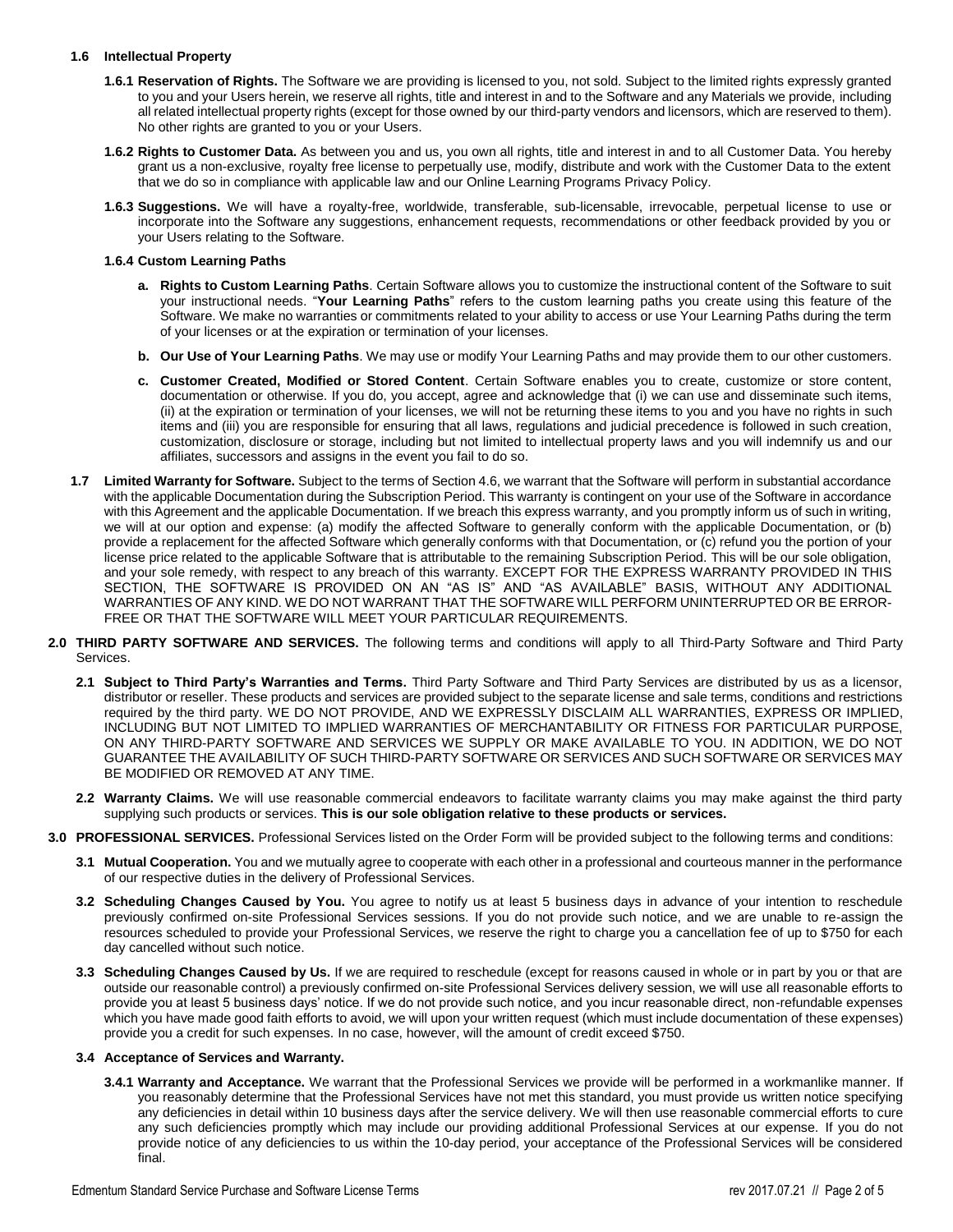**3.4.2 Failure to Cure.** If you give us notice under subsection 3.4.1 and we are unable to cure the deficiency within 60 days after your notice, you may terminate the directly affected portions of service and obtain a refund of amounts you have paid for the terminated Professional Services.

**3.4.3 Sole remedies.** The remedies specified in this section 3.4 are your only Professional Services related remedies.

- **3.5 Compliance with Workplace Rules.** We will have the person or persons we assign to perform the Professional Services comply with those of your lawful workplace rules you have provided to us and them in writing in advance.
- **3.6 Subcontractors.** We may, in our reasonable discretion, use third parties, including, but not limited to agents, to perform any of our obligations regarding delivery of the Professional Services.

# **4.0 GENERAL TERMS**

#### **4.1 Fees and Payment**

- **4.1.1 Fees.** You agree to timely pay all amounts due to us as shown on the Order Form and acknowledge that by submitting a signed Order Form, you are representing to us that the employee or agent signing on your behalf has the requisite authority to bind you to the terms and conditions of the Agreement, including the payment obligations identified on the Order Form. Except if specified in the Order Form or in section 1.3.2 (re Outages) all such amounts are non- cancellable and non-refundable. To the extent that you fail to timely pay all amounts due as identified on the applicable Order Form, you accept that we can institute any and all collection efforts and legal claims that we deem appropriate and that you shall pay us for all costs and expenses (including attorney's fees) we incur in connection with such collection efforts and claims.
- **4.1.2 Taxes.** Except to the extent you provide us with a valid tax exemption certificate authorized by the appropriate taxing authority covering all applicable taxes otherwise due and payable, we will invoice you for and you will pay any applicable direct or indirect local, state, federal or foreign taxes, levies, duties or similar governmental assessments of any nature, including, but not limited to, value-added, gross receipts, sales, use or withholding taxes associated with your license or purchases under this Agreement, except for taxes based on our net income or real property.
- **4.1.3 Acceptance.** All Software will be deemed accepted upon our making it available to you online and will thereafter be subject to the limited warranty provision of this Agreement**.**

# **4.2 Confidentiality**

- **4.2.1 Definition of Confidential Information.** "**Confidential Information**" means all confidential and proprietary information disclosed by one party (the "**Discloser**") to the other (the "**Receiver**") and that is either designated as confidential or of a type that should be reasonably expected to be confidential. Confidential Information includes the Customer Data, our Software, business and marketing plans, technology and technical information, product designs, and business processes, but does not include any information that, without breach of obligation owed to Discloser: (a) is or becomes generally known to the public; (b) was known to the Receiver prior to its disclosure by the Discloser; (c) was independently developed by the Receiver; or (d) is received from a third party.
- **4.2.2 Protection.** The Receiver will not disclose or use any Confidential Information of the Discloser for any purpose outside the scope of this Agreement, except with the Discloser's prior written permission. The Receiver will protect the Confidential Information of the Discloser as if it were the Receiver's own Confidential Information, and at a minimum, with reasonable care. This obligation will survive termination of this Agreement for a period of 3 years. You accept and acknowledge that you input the information and data into our Software, including any Student personal information that you deem necessary and that we have no control over such input, that certain third parties may have access to such information and data to assist in enhancing the Software and in facilitating your Users use and access of the Software and that we may retain the data and information that you provide in accordance with our normal retention and destruction practices on certain or our servers, SAN and/or cloud backups.
- **4.2.3 Compelled Disclosure.** If by court order, legal requirement or regulatory authority the Receiver is forced to disclose Confidential Information of the Discloser, the Receiver will (to the extent legally permitted) give the Discloser prompt notice of the order and will provide, at the Discloser's request and cost, reasonable assistance to contest the disclosure.
- **4.2.4 Remedies.** If the Receiver discloses or uses (or threatens to disclose or use) any Confidential Information of the Discloser in breach of this section, the Discloser will have the right, in addition to any other available remedies, to seek injunctive relief to prevent further (or the threatened) disclosure.

# **4.3 Indemnities**

- **4.3.1 Our Indemnification of You.** Subject to the conditions described below and the provisions of section 4.6, we will defend, indemnify and hold you harmless against any loss, damage or costs (including reasonable attorneys' fees) incurred in connection with claims, demands, suits, or proceedings (collectively called "Claims") made or brought against you by a third party, as follows:
	- **a. For Personal Injury or Property Damage.** Our indemnity covers Claims alleging personal injury or property damage to the extent caused by the willful misconduct or gross negligence of our personnel while on your premises.
	- **b. For Infringement.** Our indemnity covers Claims alleging that your Users use of the Software in accordance with the terms of this Agreement, or any Materials furnished by us in connection with this Agreement infringes the intellectual property rights of a third party. We will have no indemnification obligations or other liability for any claim of infringement or misappropriation to the extent (a) based on specifications or directions you provided, (b) your use of a superseded or altered version of some or all of the Software or Materials if infringement would have been avoided by the use of a subsequent or unaltered release of the Software or Materials provided to you or (iii) your use occurs in a jurisdiction other than the United States. If the Software becomes, or in our opinion is likely to become, the subject of an infringement claim, we may, at our option and expense, either procure for you the right to continue using the Software; replace or modify the Software so that it becomes non-infringing and remains functionally equivalent; or require the return of the affected Software and refund you the portion of your purchase price attributable to the returned product for the remaining Subscription Period.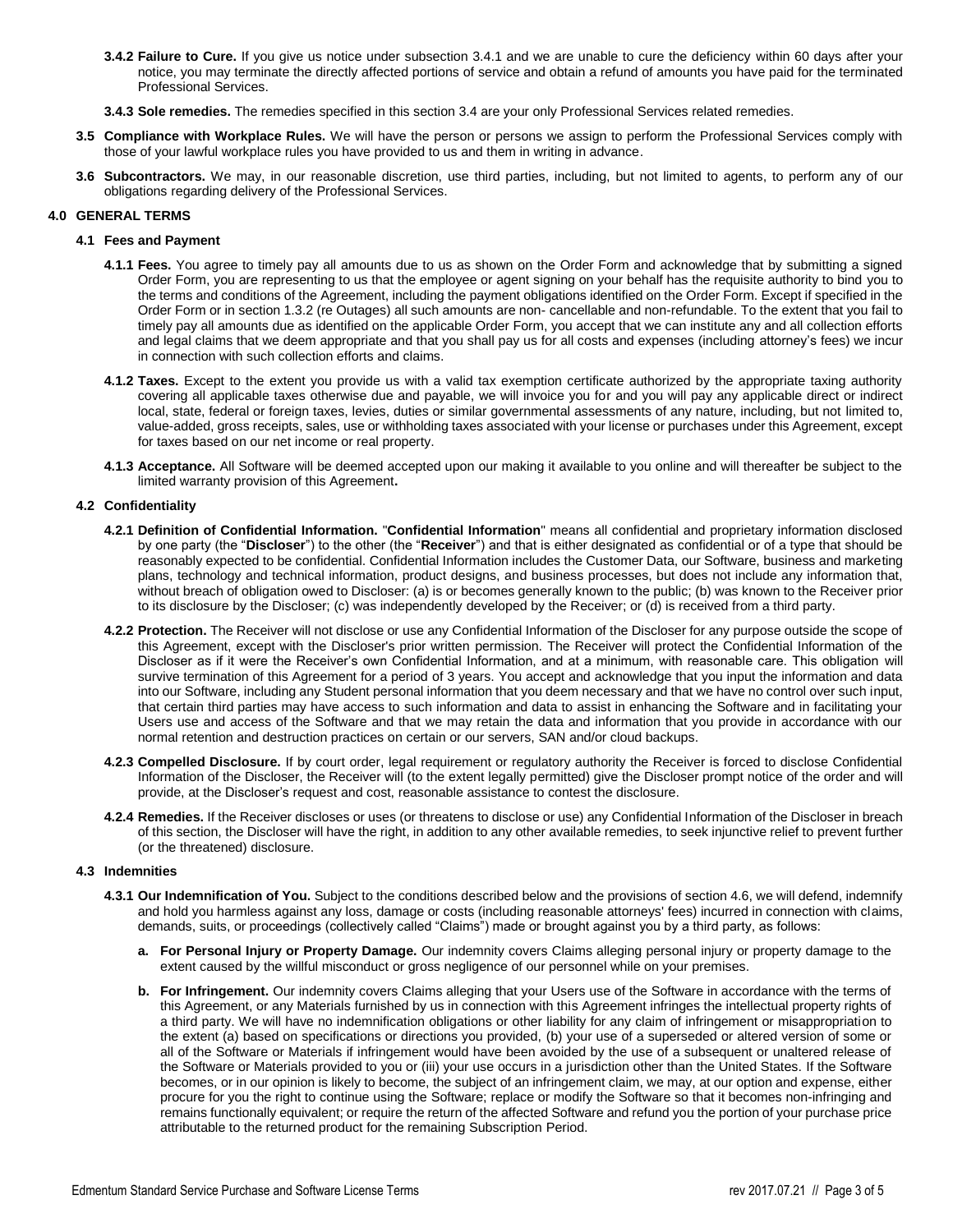- **4.3.2 Your Indemnification of Us.** Subject to the conditions described below and section 4.6, and to the extent not prohibited by applicable law, you will defend, indemnify and hold us harmless against any loss, damage or costs (including reasonable attorneys' fees) incurred in connection with Claims made or brought against us by (i) a third party alleging that the Customer Data, your use of the Software in violation of this Agreement, or any materials, data or information provided by you or your representatives either: (a) infringes the intellectual property rights of a third party, or (b) has otherwise harmed a third party, or (ii) anyone who has suffered personal injury or property damage based upon you or your employees, agents or Students or Users negligence or intentional misconduct.
- **4.3.3 Conditions.** These indemnities will be conditioned on the party seeking indemnity: (a) promptly providing the other with a written notice of the Claim; (b) giving the other party sole control of the defense and settlement of the Claim, provided that the other party may not settle any Claim unless the party seeking indemnity is unconditionally released from liability; and (c) at no charge, providing the other party with all reasonable assistance relative to the defense of the Claim.
- **4.3.4 Exclusive Remedies.** Our and your exclusive indemnification responsibilities are stated in this section 4.3.
- **4.4 Care of Customer Data**. We will make periodic backups of Customer Data you enter into our Software and will otherwise use reasonable commercial care, consistent with general industry practice, to protect such Customer Data against loss. We are not responsible for lost Customer Data. You will be responsible for the maintenance of Customer Data held in our Software or learning management systems and for replacing it if it is lost or destroyed for any reason.
- **4.5 Force Majeure**. The term "**Force Majeure**" means circumstances beyond the reasonable control of a party (such as acts of God, government restrictions, wars, insurrections, labor strife, or failure of suppliers, communication or data systems, subcontractors, or carriers) which delay or prevent the party from performing under the terms of this Agreement. Affected performance obligations will be suspended during the duration of the Force Majeure. In the event the Force Majeure persists for more than 90 days, the other party may terminate the affected portions of this Agreement upon written notice.

#### **4.6 Disclaimers, Limitations and Exclusions.**

- **4.6.1 Warranty Disclaimer**. EXCEPT AS EXPRESSLY PROVIDED IN SECTIONS 1.7 OR 3.4 OF THIS AGREEMENT, WE MAKE NO WARRANTIES OF ANY KIND, WHETHER EXPRESS, IMPLIED, STATUTORY OR OTHERWISE, AND WE SPECIFICALLY DISCLAIM ALL IMPLIED WARRANTIES, INCLUDING ANY WARRANTIES OF MERCHANTABILITY OR FITNESS FOR A PARTICULAR PURPOSE, TO THE MAXIMUM EXTENT PERMITTED BY APPLICABLE LAW.
- **4.6.2 Limitation of Liability.** EXCEPT FOR BREACHES OF CONFIDENTIALITY OBLIGATIONS (WHICH ARE LIMITED TO \$50,000 IN THE AGGREGATE FOR ALL CLAIMS AGAINST EITHER PARTY IN ANY CALENDAR YEAR), IN NO EVENT WILL EITHER PARTY'S MAXIMUM AGGREGATE LIABILITY ARISING OUT OF OR RELATED TO THIS AGREEMENT, WHETHER IN CONTRACT, TORT, INDEMNIFICATION OR UNDER ANY OTHER THEORY OF LIABILITY, EXCEED THE AMOUNTS ACTUALLY PAID BY YOU TO US UNDER THE APPLICABLE ORDER FORM DURING THE PRIOR TWELVE MONTHS. THE ABOVE LIMITATION WILL NOT APPLY TO EITHER PARTY IN THE EVENT YOUR STATE STATUTES ARE FOUND TO GOVERN THIS AGREEMENT AND THEY SPECIFICALLY PROHIBIT A LIMITATION OF LIABILITY PROVISION.
- **4.6.3 Exclusion of Consequential and Related Damages**. IN NO EVENT WILL EITHER PARTY HAVE ANY LIABILITY TO THE OTHER FOR ANY LOST PROFITS OR FOR ANY INDIRECT, SPECIAL, LIQUIDATED, INCIDENTAL, PUNITIVE, OR CONSEQUENTIAL DAMAGES HOWEVER CAUSED AND, WHETHER IN CONTRACT, TORT OR UNDER ANY OTHER THEORY OF LIABILITY, WHETHER OR NOT THE PARTY HAS BEEN ADVISED OF THE POSSIBILITY OF SUCH DAMAGES.
- **4.7 U.S. Governmental Users**. The Software and Documentation are "Commercial Items," as defined at 48 C.F.R. §2.101, and are licensed subject to Restricted Rights applicable to Commercial Items and only with those rights expressly granted under this Agreement. The U.S. Government will not be entitled to technical information that is not customarily provided to the public or to use, modify, reproduce, release, perform, display, or disclose the Software or Documentation except as allowed under this Agreement.

#### **4.8 Term and Termination**

- **4.8.1 Term of this Agreement**. This Agreement will begin on the Order Form Date and will, unless earlier terminated in accordance with this section, continue in effect until the end of the last Subscription Period identified in the applicable Order Form.
- **4.8.2 Termination for Cause.** A party may terminate this Agreement for cause: (i) 30 days after written notice of a material breach to the other party if such breach remains uncured at the expiration of such period; or (ii) if the other party ceases to conduct business in the ordinary course, files a petition for liquidation bankruptcy, fails to have an involuntary petition for bankruptcy dismissed or converted to a non-liquidation bankruptcy within 60 days after filing, or makes an assignment of essentially all assets for the benefit of creditors.
- **4.8.3 Outstanding Fees.** Termination will not relieve you of the obligation to pay any fees payable to us prior to the effective date of termination.
- **4.9 Surviving Provisions.** The following provisions will survive any termination or expiration of this Agreement: 1.6, 1.7, 2.1, 4.2, 4.3.1, 4.3.2, 4.3.4, 4.6, 4.9 and 5.0.
- **4.10 Assignment**. Neither party may assign any of its rights or obligations hereunder, whether by operation of law or otherwise, without the prior written consent of the other party (not to be unreasonably withheld). Notwithstanding the foregoing, we may assign this Agreement in its entirety without your consent, in connection with a transaction involving a sale of all or substantially all of our assets or equity through merger or otherwise. Any attempt by a party to assign its rights or obligations under this Agreement in breach of this section will be void and of no effect. Subject to the foregoing, this Agreement will bind and inure to the benefit of the parties, their respective successors and permitted assigns.
- **4.11 Student/Parent Consents and Communication.** You are responsible for obtaining any necessary or legally required consents from students, parents and/or guardians related to your Users access and use of the Software. To the extent that your license includes our providing a virtual instructor associated with the licensed content, you accept and acknowledge that such virtual instructor may periodically be communicating with students and their parents and/or guardians.